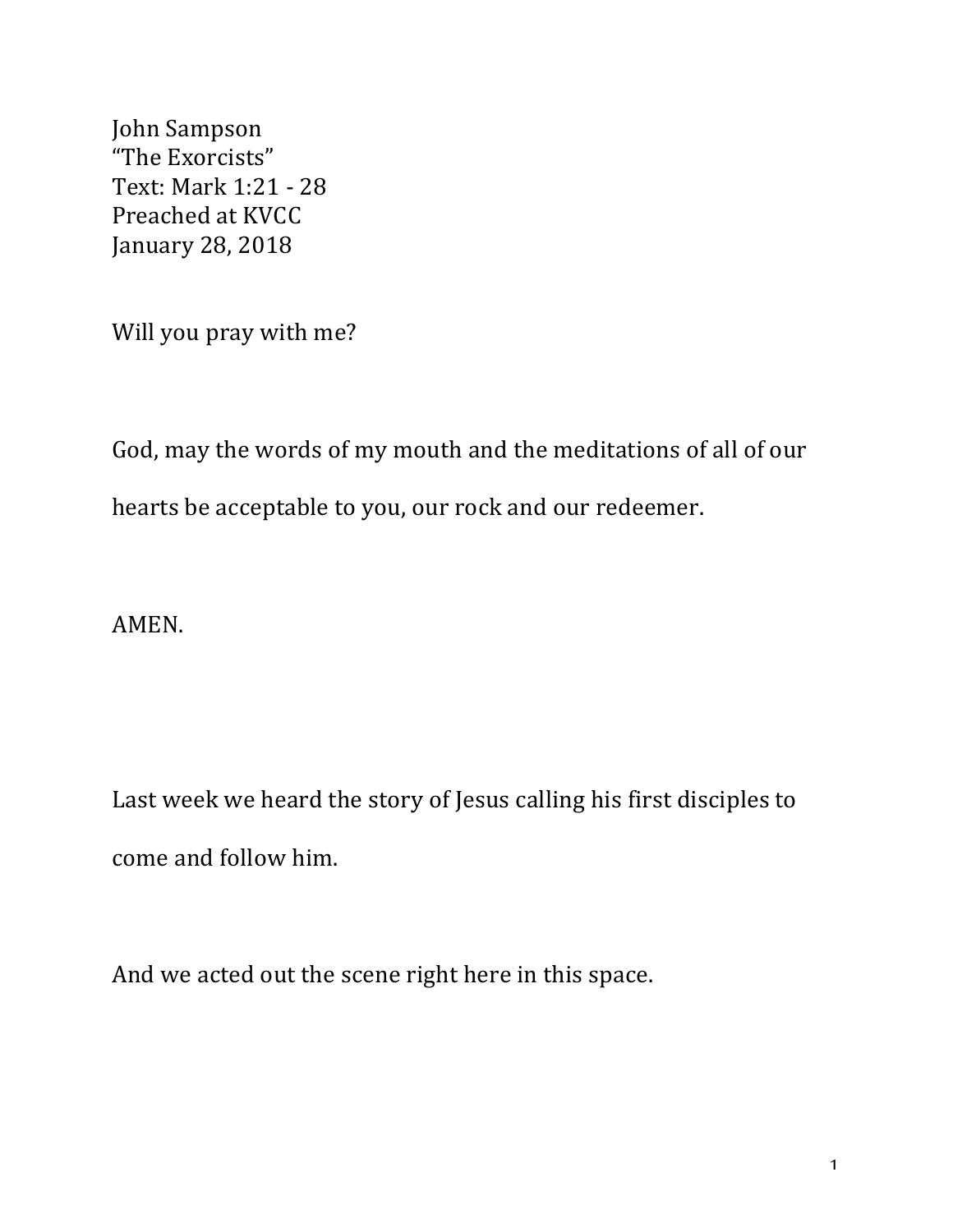I played the role of Jesus and a number of you played the role of his first followers.

By using our bodies in the telling of our story I think we discovered that Jesus' invitation to us is intimate and personal. And it's not about him being God, or an immaculate conception. It's about an invitation to the work.

Hard work, never ending work, but important work that gets to the root of what it means to be human and what it means to be in community.

We were invited to feed the hungry, heal the sick, repair fractured relationships. And throughout our enactment Jesus kept reassuring us. He kept saying to us don't worry. I'll show you how it's done. I just need your help.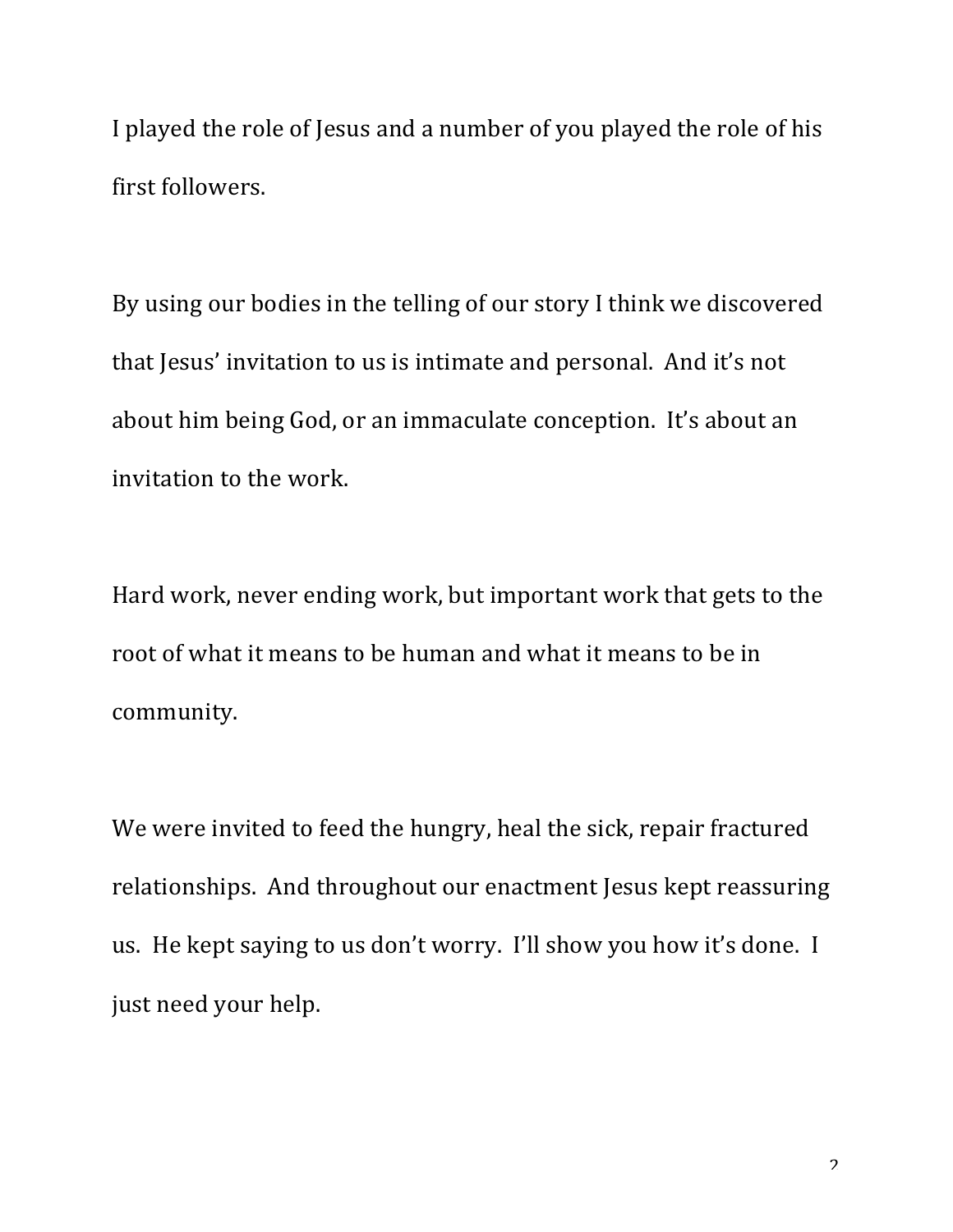Well this morning we're on our first mission with Jesus, and it starts out easy enough. We find ourselves following him into a synagogue, and he starts teaching.

And maybe you thought, "Hey, I got this. Maybe I don't know everything about God, and her invitation to us. Maybe I'm not such a great public speaker, or preacher. But given some time I think I might be able to do this. Maybe I could actually be a follower of Jesus."

And just as we're beginning to feel a little bit confident, just as we might consider owning our discipleship, what happens? A man possessed by an unclean spirit shows up in the middle of the synagogue and we see Jesus cast out the spirit.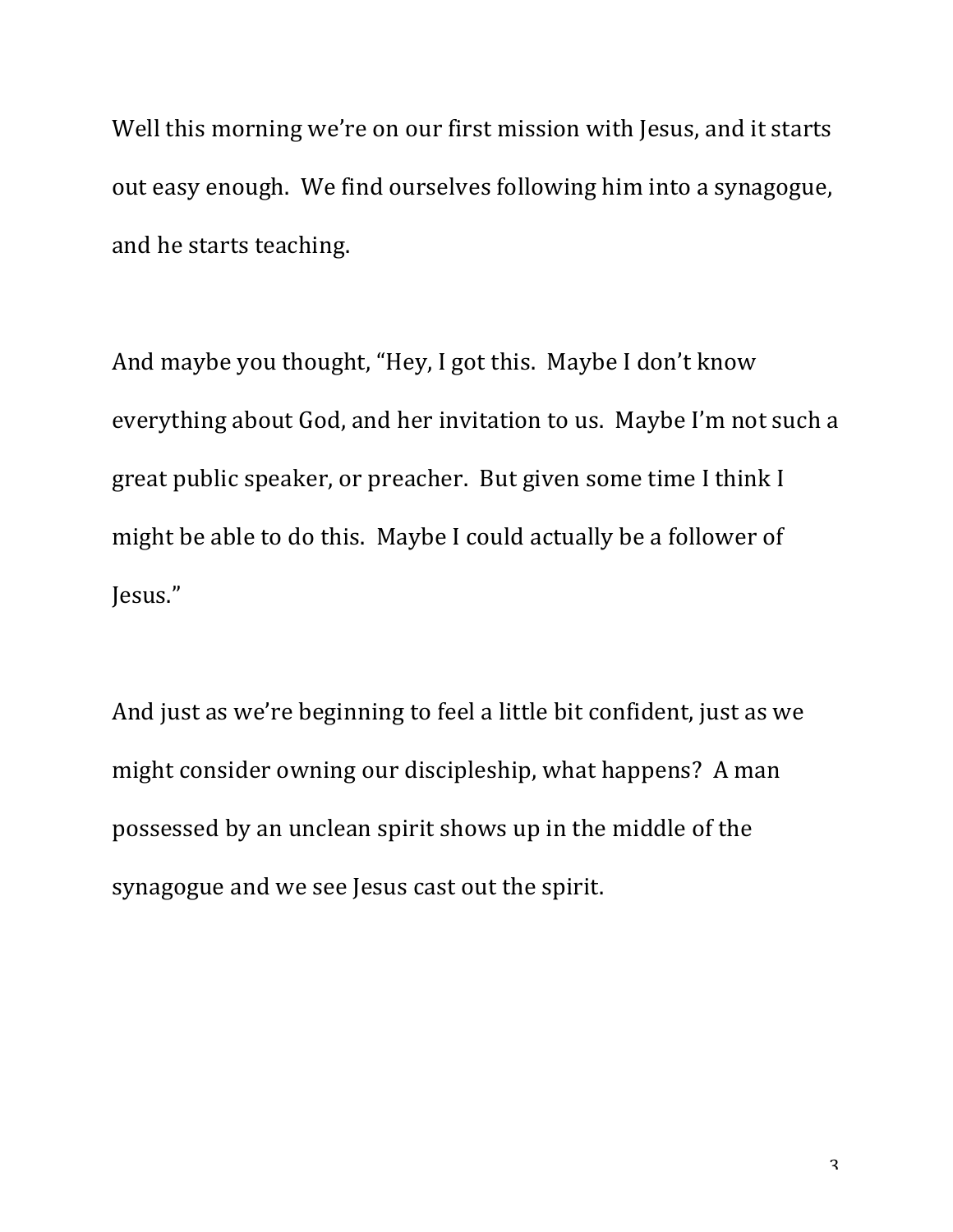Maybe we look at this exorcism and we think to ourselves, "Oh boy, am I in over my head! I was  $OK$  with feeding, and doing the work to heal broken families, but exorcisms? That's out of my wheelhouse!"

And I am right there with you. There is no exorcism class in seminary. There is no rite to drive out spirits in the UCC Book of Worship. When I graduated from Union Seminary they didn't give me a little traveling case with everything I would need to expel a spirit from a possessed person. At first glance I would also agree  $$ exorcism isn't in my wheelhouse either.

The authors of the gospel of Mark are very spare in the way they describe what the experience of being possessed is all about. They don't tell us what being invaded by an unclean spirit means for the man in the story. And we only hear from the spirit as it is getting booted out of its nice fleshy home.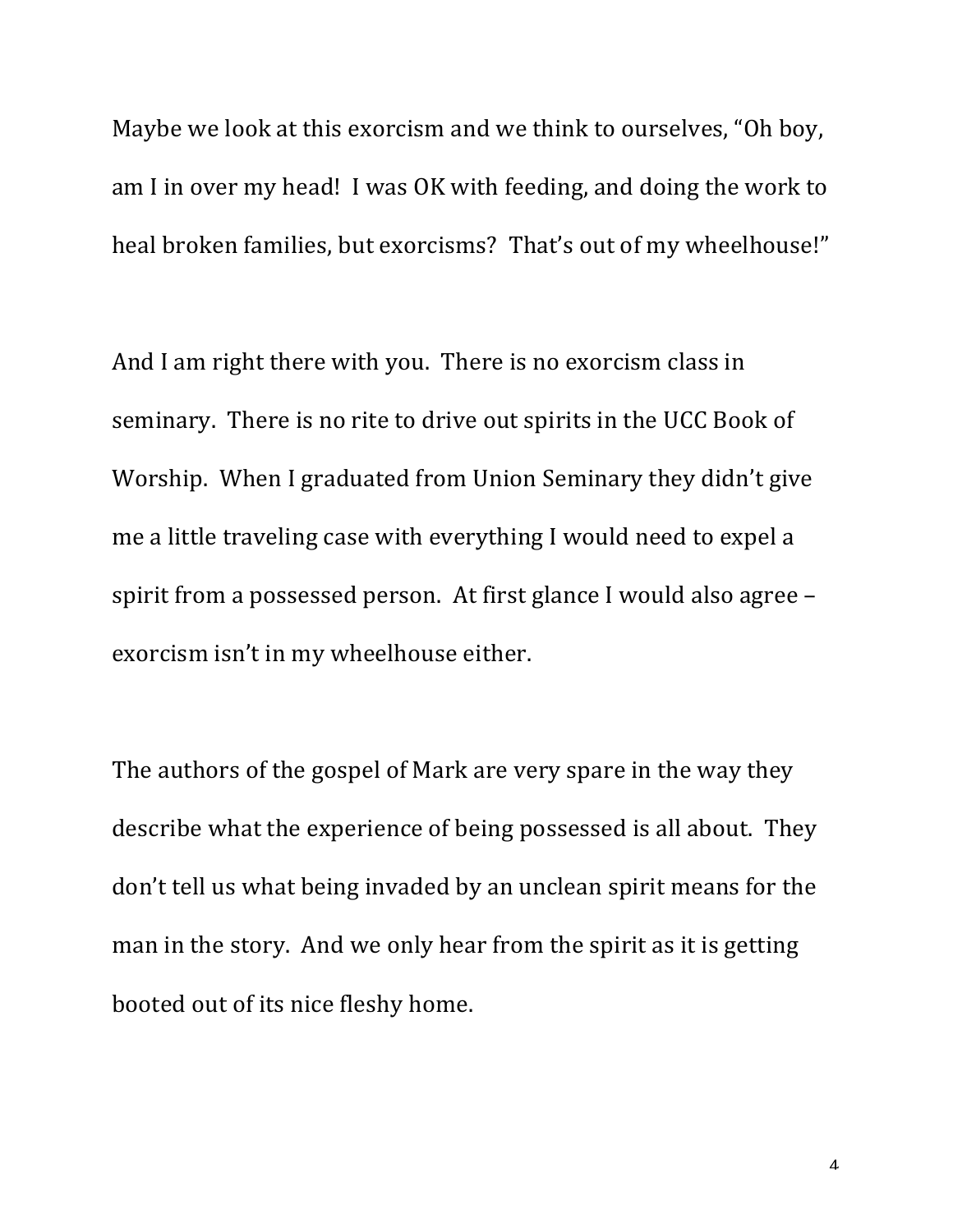So if you're like me you fill in the blanks. You paint your own picture of what being possessed might be like. And I won't lie, as a fan of horror movies, I go right to the greatest exorcism film of all time – the 1973 shocker, The Exorcist starring Ellen Burstyn, Max von Sydow, and Linda Blair. In that movie we're given an image of possession where a young girl is turned into a cursing demon, whose head spins around, whose body levitates, and you spits green pea vomit as a couple of priests try to eject the spirit that has invaded her.

Again, if this is what Jesus is asking us to do, if this is the way we are to follow our teacher, we might not feel up to it.

For others of us in this room we may not feel up to taking on the role of exorcist because we may not believe in the very fundamental premise of our story. At best we may feel that the idea of immaterial beings that invade us and take over our minds and bodies to do us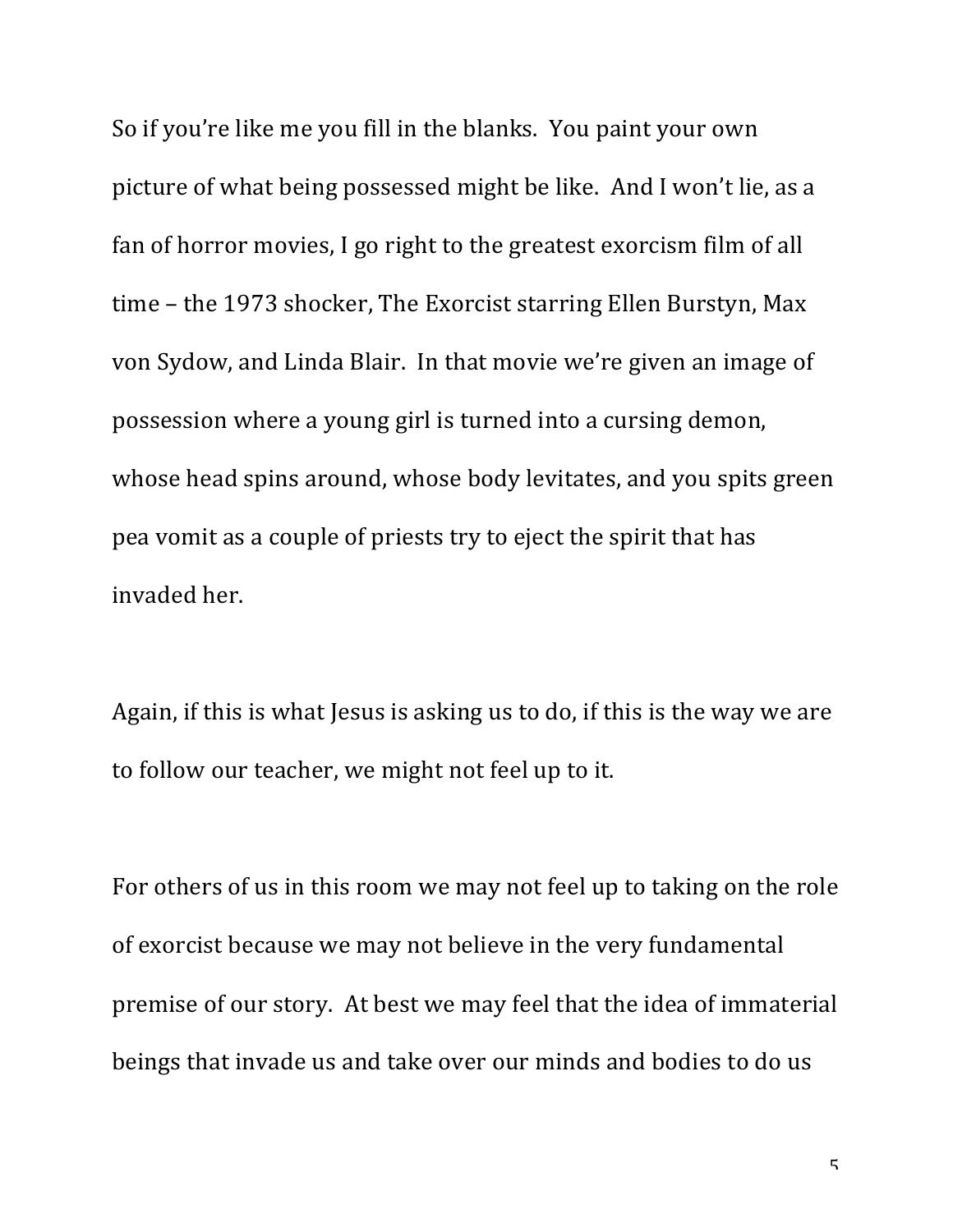harm, and inflict pain on those around us, is a hold over of an archaic world view that has nothing to do with modernity. Didn't the insights and discoveries of science put to rest the idea of demons and of angels? Didn't our modern psychiatric disciplines show us the material and psychological causes of behaviors that were previously ascribed to possession?

Whether we feel like we can't follow Jesus and take on the role of exorcists because we don't have the skills, or if we can't follow Jesus because we don't believe the story can be true, are we left with nothing other than an artifact from some tradition that can't really speak to us in our lives, here and now?

Since the stories of Jesus and his ministry were first told people have been reflecting on them and trying to translate them into their own experience, so that they make sense and have relevance. I think one of the most famous of our spiritual ancestors, a man who

6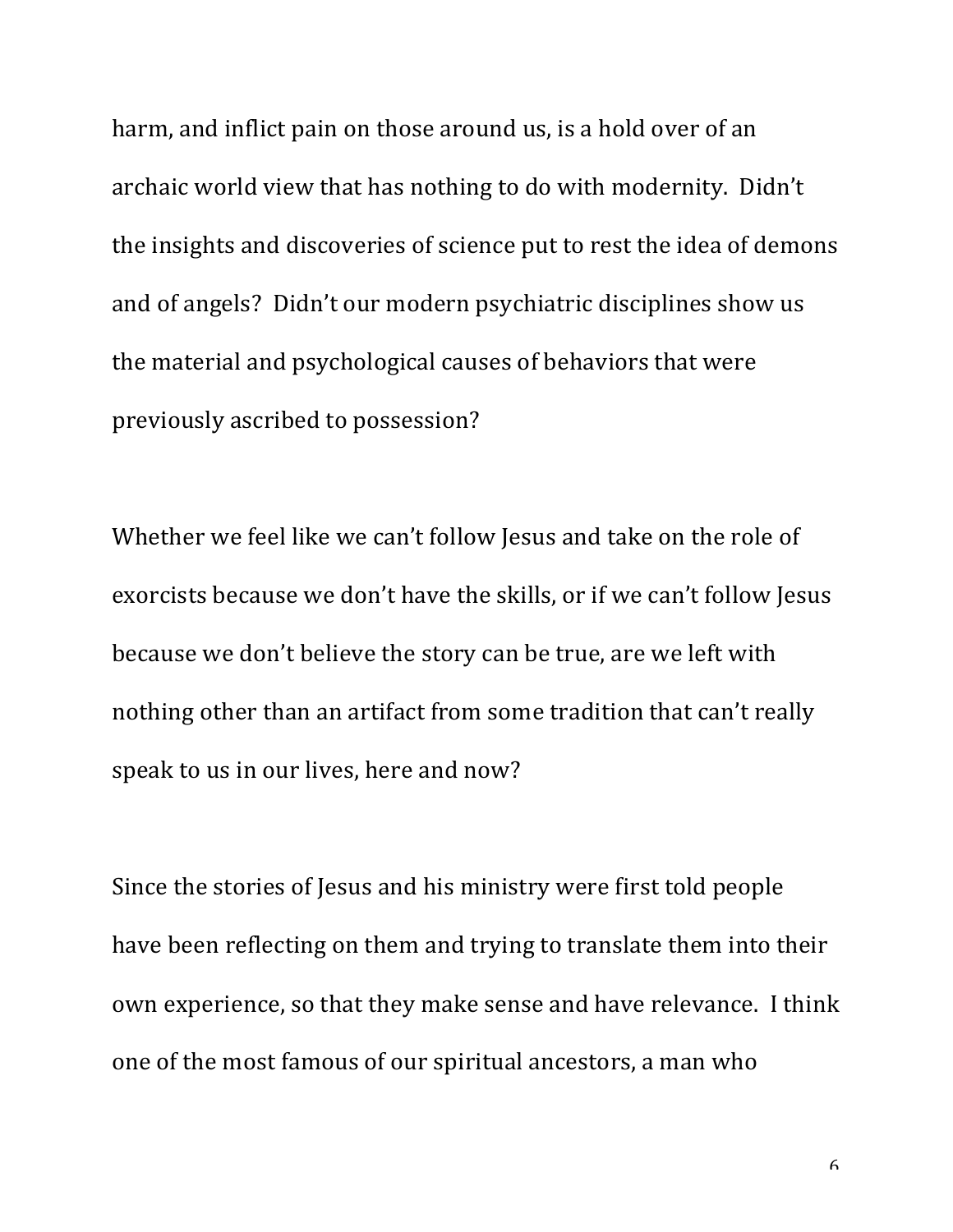translated the stories of Jesus into his own experience, can help give us a clue on how we can rescue this story of exorcism from the religious trash heap, and find a way to live into its invitation.

That man, the one who can be our guide, was called Saul, better known to us as Paul the apostle. You see Paul, in one of his many letters, received the stories of Jesus, perhaps even the story from Mark we are considering today, and he said that our fight is never against individuals. It's always against powers, always against a more difuse enemy. Moving our thought from individuals, whether they are material or immaterial, to powers creates a bridge that speaks to how we use the word spirit today. Think about it. Max Weber entitled his classic work that reflected on the emergence of industry and wealth in predominantly Protestant countries as The Protestant Work Ethic and the Spirit of Capitalism. For Weber capitalism had its own power and enlivening force that guided its development and history.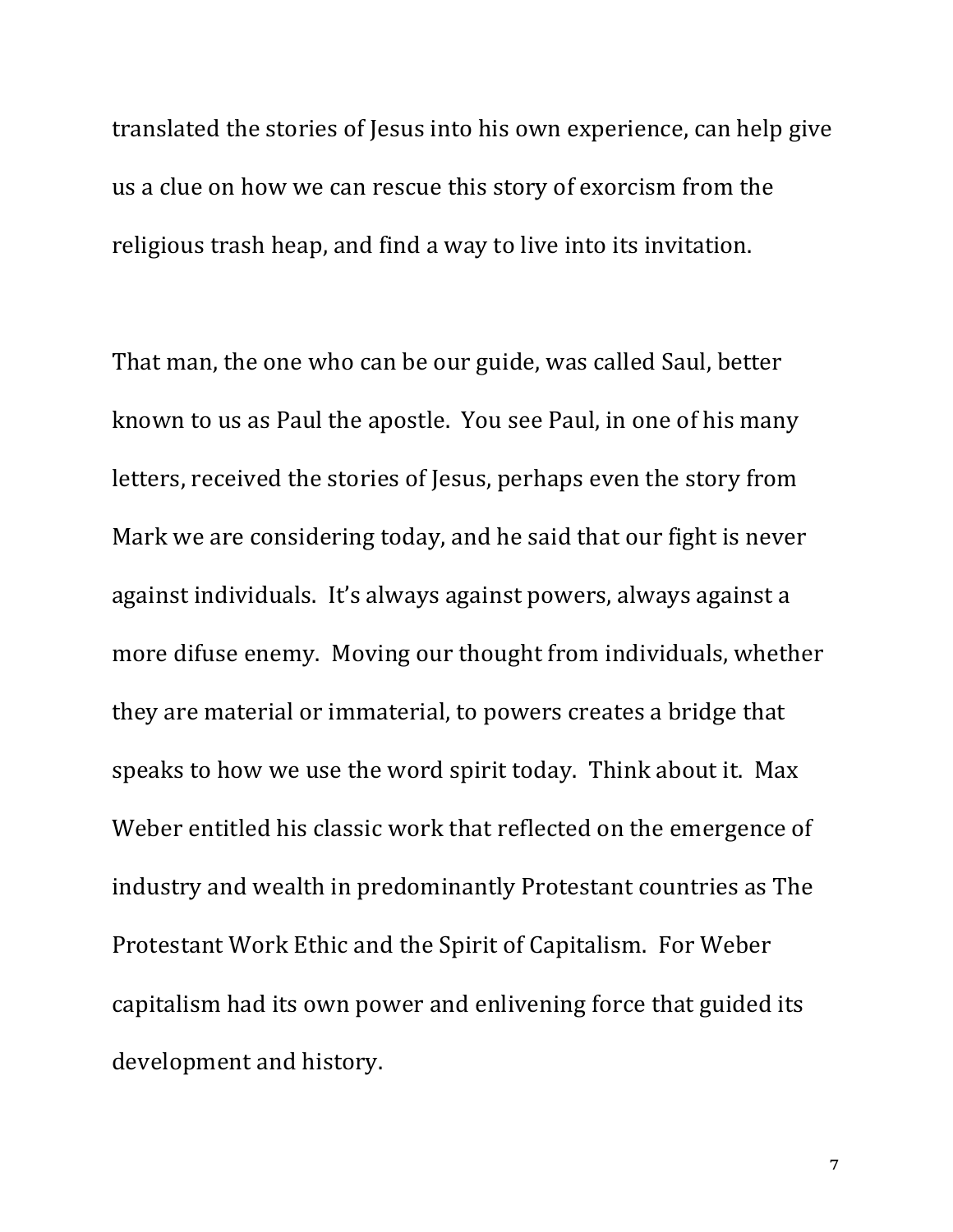We ourselves may make statements such as, "I extend my hand to you in a spirit of friendship." In this case we aren't saying that we are invaded by some time of immaterial being with its own distinct personality, or are we? We are saying that our act of shaking hands is imbued with the intention, the force, the enlivening principle of friendship, which is invisible and immaterial.

For us today the idea of spirit continues to play a role in our language and in our thinking, but it is depersonalized and deindividualized. It is more inline with Paul, than with Mark.

And in our world filled with the possibility of spirit we are confronted with many forms that are problematic, hurtful and destructive. There is the spirit of selfishness that haunts us all. There is the spirit of greed that invests our commercial and political spheres. There is the spirit of loneliness and hurt that drives some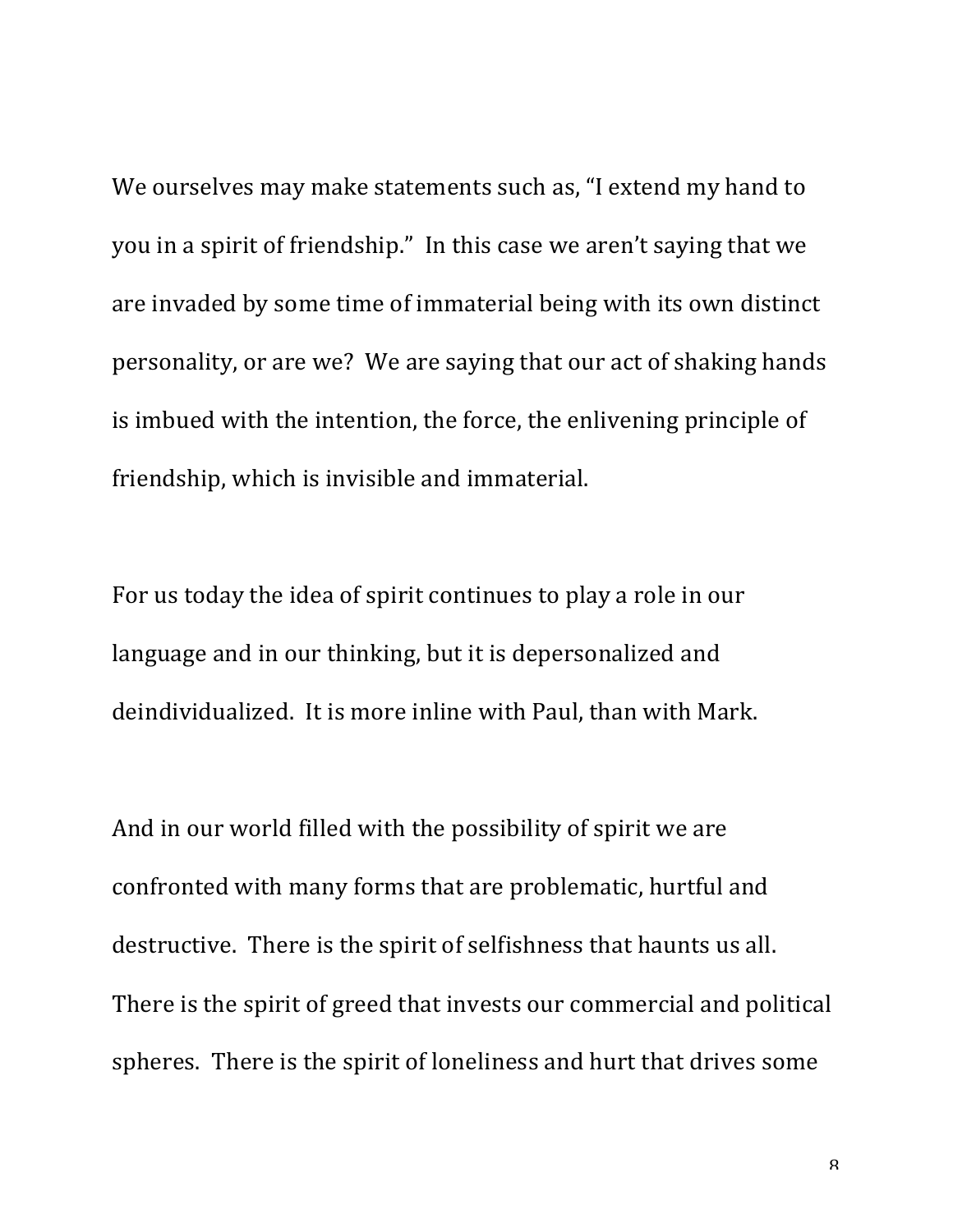of us to self medicate to dull many levels of pain. And we are all touched in some way by these spirits of brokenness. Not in the same way to be sure.

When Jesus comes and drives out the spirit that has infested the man of our story, what he is doing is enacting a ministry of compassion, and of liberation. Again, we are not shown what the damage this spirit is doing to the man, or those around him, but it is implied that being possessed causes deep harm and sorrow. Think of the spirits I have mentioned that infest our world, and our lives. To be followers of Jesus and help do away with them would make us workers of love and of humanity in a time governed by the inhuman.

And if we are truly fighting against powers instead of people or work to resist and defeat the spirits of inhumanity that have so much power in our world, we can have great compassion for those who are inhabited by the powers we seek to overthrow. Instead of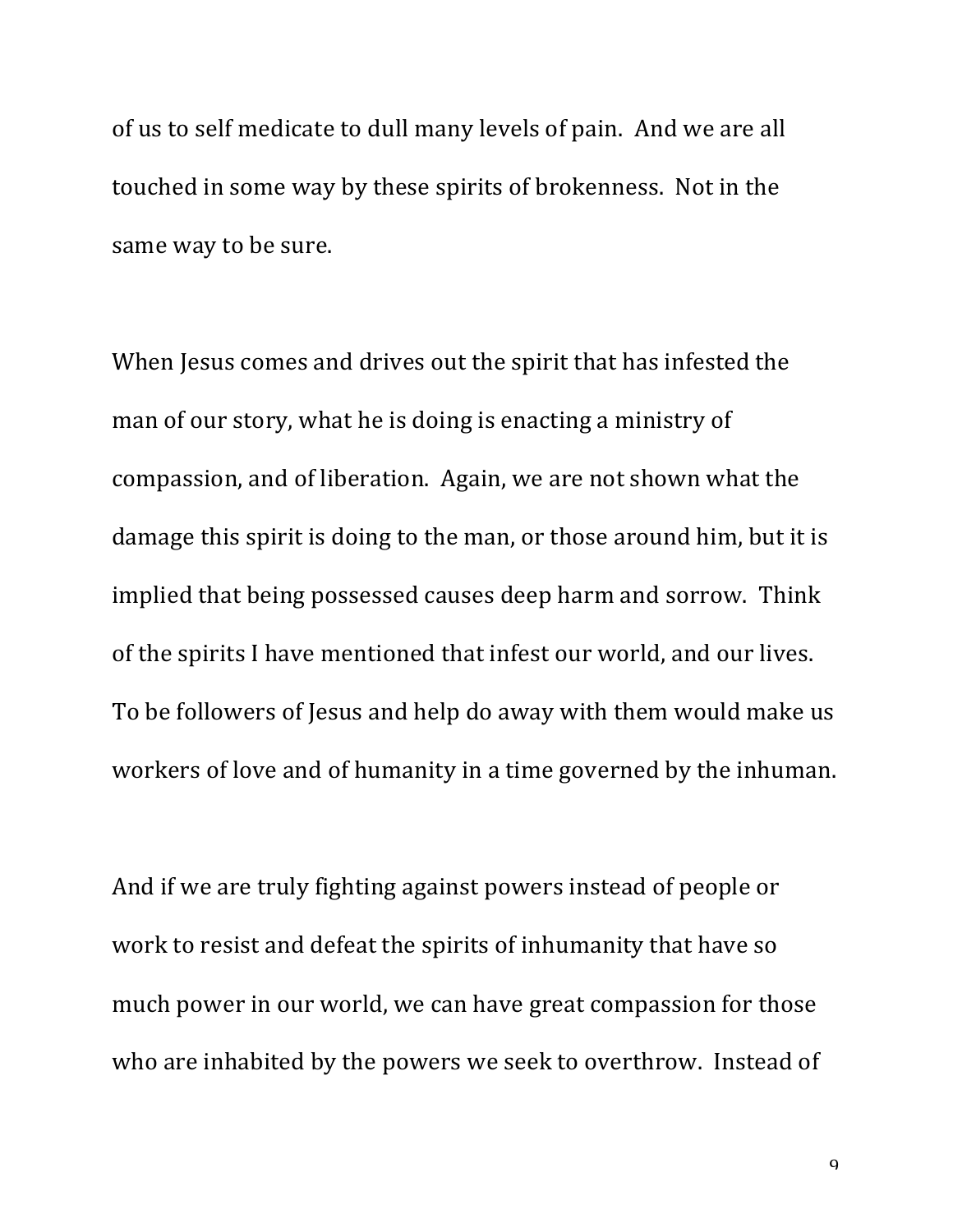thinking so-and-so in our government is the embodiment of evil, perhaps Jesus asks us to believe that so-and-so is a child of God who needs to be liberated from the power of selfishness, or greed, or political expediency, or sexual violence. Depersonalizing our work of compassion can actually make us that much more compassionate to those on the other side of an issue, or policy, or theory of government.

But how do we become exorcists? If we can come to a place where we can embrace a definition of the spiritual, and of exorcism, that feels authentic to us, and doesn't seem to blindly accept a worldview that is outdated, how do we actually resist and fight the spirits of our world that cause all of us harm, and heartache? Where is our little travel pack with the holy water, and the ritual that will drive out the demons?

The blunt answer is I don't have it.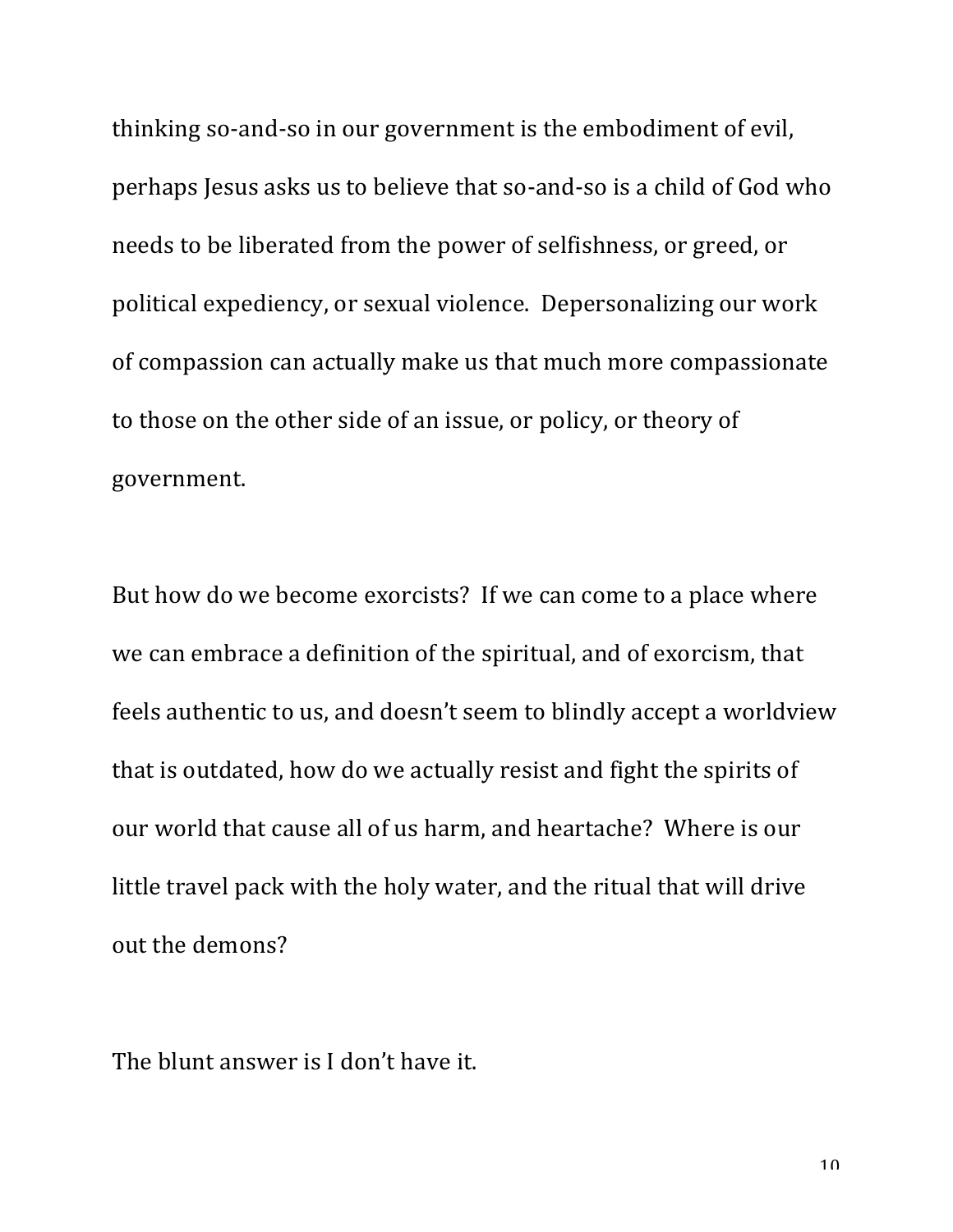The true answer is all of you already have it, and if you don't you have what you need to find it.

Think of all of the ways each person in this church this morning is committed to making the world a better place for all of us. One of the tools of exorcism is be a member of an organization that actively fights against the spirit of racism so prevalent in the world. Another tool of exorcism is travel to Washington to witness to the sacredness of women's bodies and the unviability of their rights. Another tool of exorcism is to join in our discernment to making this church a more deeply welcoming space for LGBTQI people. And there are more ways each and every one of you have already found, or are actively seeking, that will bring more love and more equality and more compassion into our world. You see you are already following Jesus because you are already exorcising the darkness of our world.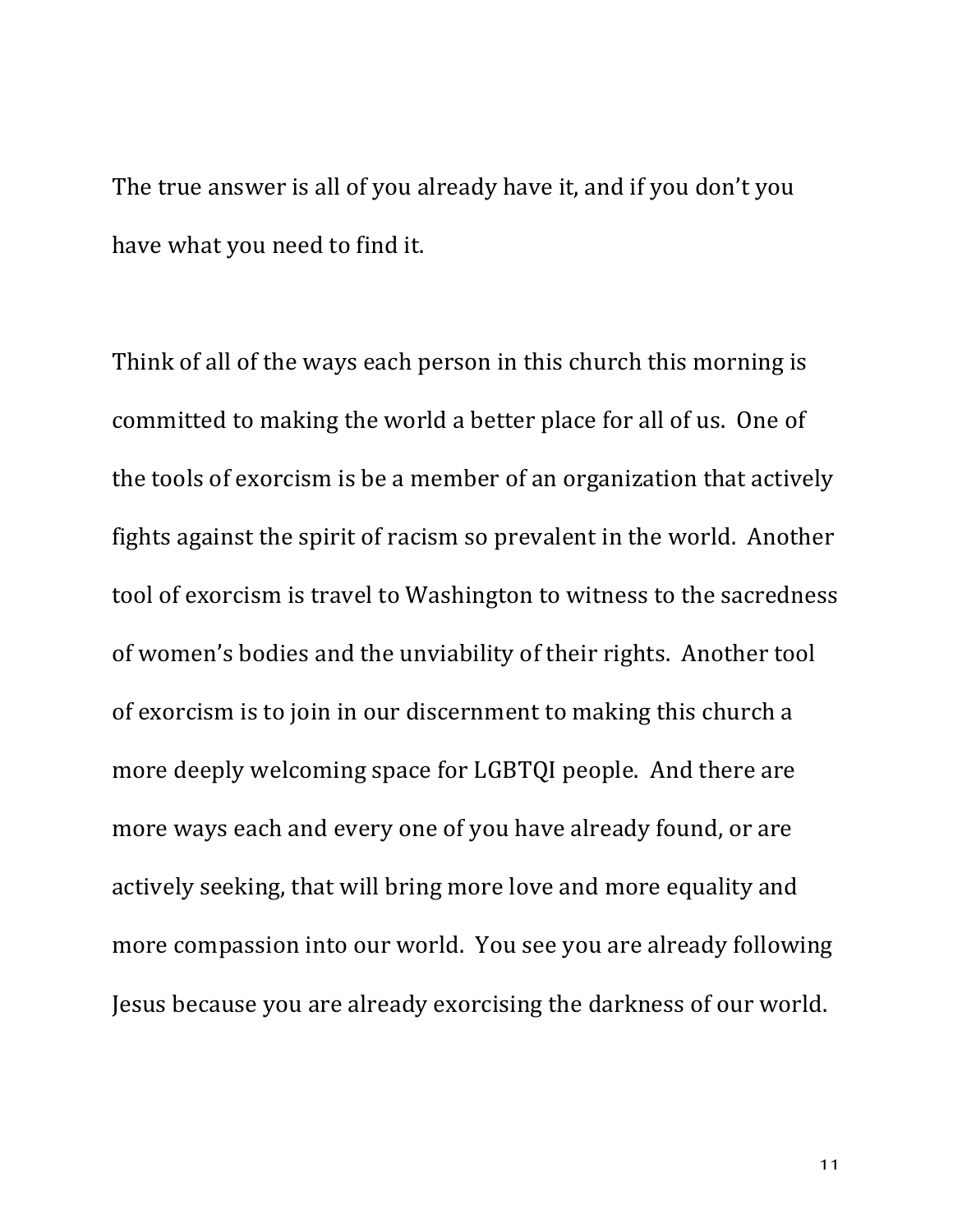But perhaps we look at the story of Jesus exorcising the unclean spirit from the man and we question our own effectiveness, and the power of the movements we belong to. Because our story presents an image of an absolute overthrow of the spirit's power. And we can look out over our work, over the history of people dedicated to making our world better and what do we find? We find racism is still as alive as it ever was. There is no end to greed and corruption in government even when the power has been given to the people. Women are still very much the second sex after millennia. Is our story of Jesus performing the exorcism of the man nothing more than a fantasy, a story we would like to believe, but which has no connection to reality?

We talked about the movie The Exorcist earlier. And if we use the language of film I would say that the story of Jesus exorcising the spirit is but one scene in a bigger movie. Yes, in this one scene Jesus expels the demon successfully. But he will meet other demons in the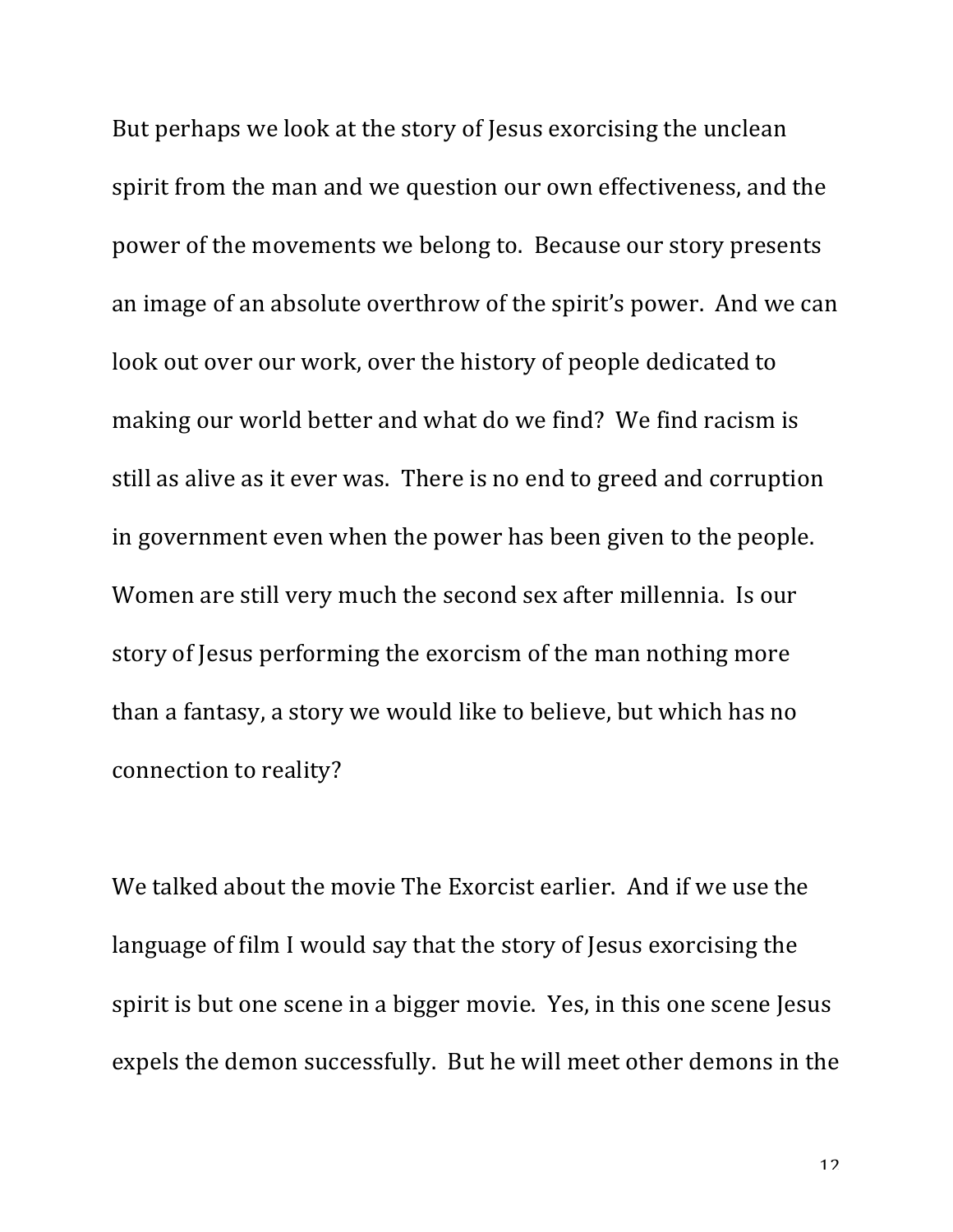rest of the story. The story of possession is a much bigger story than this one demon and this one man. And come back in ten years. What might the man of this morning's story tell us? He might say that Jesus drove the demon out and it never came back. Or it might tell us, just like the stories of so many addicts, that he was clean for two years, and then after his mother died, the spirit returned. That's why I love the quotation I shared as our opening meditation in today's bulletin.

Tahir Shah writes, "Everyone knows that even the best exorcism has to be renewed once in a while."

Instead of our work in driving out the demons of our lives and of the world as being complete and absolute, perhaps we need to be vigilent in the understanding that hurtful spirits can return, over and over. Or perhaps when one spirit leaves it allows another to